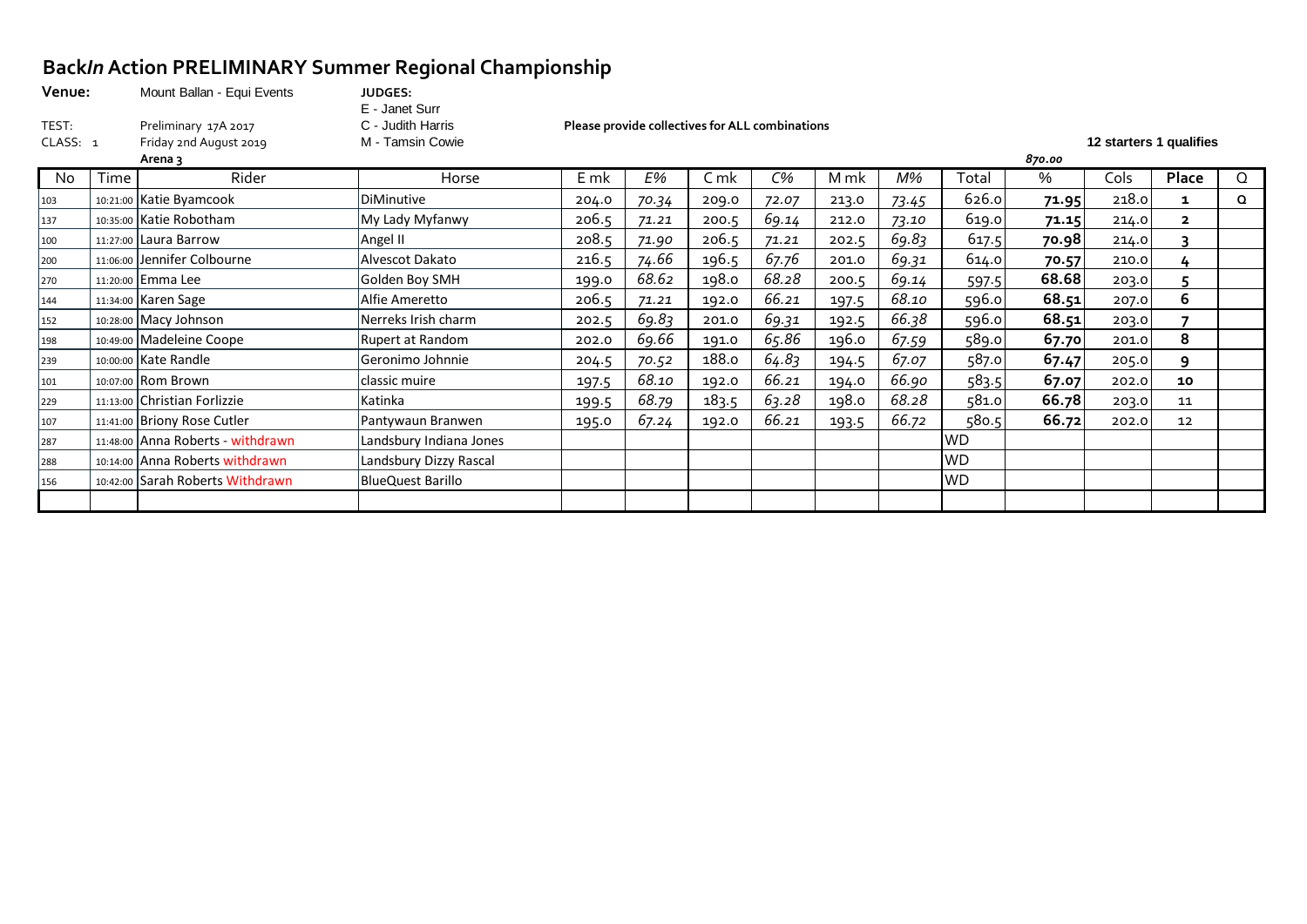# **Dodson & Horrell NOVICE SILVER 37A Summer Regional Championship**<br>Venue: Mount Ballan - Equi Events

| Venue: | Mount Ballan - Equi Events | <b>JUDGES:</b>  |                                                 |                       |
|--------|----------------------------|-----------------|-------------------------------------------------|-----------------------|
|        |                            | E - Janet Surr  |                                                 |                       |
| TEST:  | Novice 37A 2017            | C - Sue McMahon | Please provide collectives for ALL combinations |                       |
| CLASS: | Saturday 3rd August 2019   | M - Jo Rose     |                                                 | 17 starters 2 qualify |

|     |      | Arena 3                             |                         |       |       |       |       |       |       |           | 810.00 |       |                          |          |
|-----|------|-------------------------------------|-------------------------|-------|-------|-------|-------|-------|-------|-----------|--------|-------|--------------------------|----------|
| No. | Time | Rider                               | Horse                   | E mk  | E%    | C mk  | $C\%$ | M mk  | M%    | Total     | %      | Cols  | Place                    | $\Omega$ |
| 106 |      | 12:15:00 Melissa O'brien Shawcross  | <b>Rubatino ML</b>      | 194.0 | 71.85 | 196.0 | 72.59 | 192.0 | 71.11 | 582.0     | 71.85  | 172.0 | 1                        | Q        |
| 169 |      | 10:40:00 Kim Davies                 | Divine Remus of Capekim | 193.0 | 71.48 | 184.5 | 68.33 | 191.0 | 70.74 | 568.5     | 70.19  | 169.0 | $\mathbf{2}$             | Q        |
| 184 |      | 10:56:00 Clare Bennett              | Jozef S                 | 190.0 | 70.37 | 186.5 | 69.07 | 190.0 | 70.37 | 566.5     | 69.94  | 171.0 | 3                        |          |
| 220 |      | 11:12:00 Ellen Glover               | Alamo II                | 187.0 | 69.26 | 187.0 | 69.26 | 179.0 | 66.30 | 553.0     | 68.27  | 167.0 | 4                        |          |
| 289 |      | 11:51:00 Tracey Jasper              | Divine Rhapsody         | 186.5 | 69.07 | 183.5 | 67.96 | 182.0 | 67.41 | 552.0     | 68.15  | 166.0 |                          |          |
| 175 |      | 10:48:00 Elena Goodfellow           | llissos                 | 190.5 | 70.56 | 177.0 | 65.56 | 180.5 | 66.85 | 548.0     | 67.65  | 162.0 | 6                        |          |
| 140 |      | 10:00:00 Kim Zimich                 | jazz dance              | 188.0 | 69.63 | 187.0 | 69.26 | 171.5 | 63.52 | 546.5     | 67.47  | 164.0 | $\overline{\phantom{a}}$ |          |
| 227 |      | 12:23:00 Karen Whiston              | Sandro Piet             | 185.0 | 68.52 | 184.5 | 68.33 | 174.0 | 64.44 | 543.5     | 67.10  | 165.0 | 8                        |          |
| 165 |      | 10:32:00 Ruby Gumbley               | Mickey May              | 176.0 | 65.19 | 176.5 | 65.37 | 187.0 | 69.26 | 539.5     | 66.6o  | 161.0 | ٩                        | $U_2$ 5  |
| 221 |      | 11:35:00 Victoria Heleno            | Pantywaun Sioux         | 177.5 | 65.74 | 179.0 | 66.30 | 182.5 | 67.59 | 539.0     | 66.54  | 159.0 | 10                       |          |
| 103 |      | 10:16:00 Katie Byamcook             | DiMinutive              | 173.0 | 64.07 | 180.0 | 66.67 | 181.5 | 67.22 | 534.5     | 65.99  | 161.0 | 11                       |          |
| 132 |      | 10:08:00 Arantxa Caine              | MGH Esmarelda           | 180.5 | 66.85 | 181.0 | 67.04 | 170.0 | 62.96 | 531.5     | 65.62  | 159.0 | 12                       |          |
| 111 |      | 10:24:00 Judith Costello            | Khorun                  | 177.0 | 65.56 | 171.5 | 63.52 | 176.0 | 65.19 | 524.5     | 64.75  | 157.0 | 13                       |          |
| 280 |      | 11:59:00 Delia Debenham             | Sraghmore Misty         | 173.5 | 64.26 | 173.0 | 64.07 | 171.0 | 63.33 | 517.5     | 63.89  | 156.0 | 14                       |          |
| 109 |      | 12:07:00 Jane Sayers                | Cimpernel               | 172.0 | 63.70 | 176.0 | 65.19 | 167.5 | 62.04 | 515.5     | 63.64  | 153.0 | 15                       |          |
| 179 |      | 12:31:00 Amy Wilde                  | <b>Steppers Queeny</b>  | 172.0 | 63.70 | 172.5 | 63.89 | 169.0 | 62.59 | 513.5     | 63.40  | 151.0 | 16                       |          |
| 196 |      | 12:39:00 Sarah Hazell               | Graxieux SSH            | 181.0 | 67.04 | 165.0 | 61.11 | 161.0 | 59.63 | 507.0     | 62.59  | 157.0 | 17                       |          |
| 211 |      | 11:04:00 Sharon Power - withdrawn   | Desirado                |       |       |       |       |       |       | <b>WD</b> |        |       |                          |          |
| 269 |      | 11:43:00 Pauline Martin - withdrawn | <b>GF Demellia</b>      |       |       |       |       |       |       | <b>WD</b> |        |       |                          |          |
|     |      |                                     |                         |       |       |       |       |       |       |           |        |       |                          |          |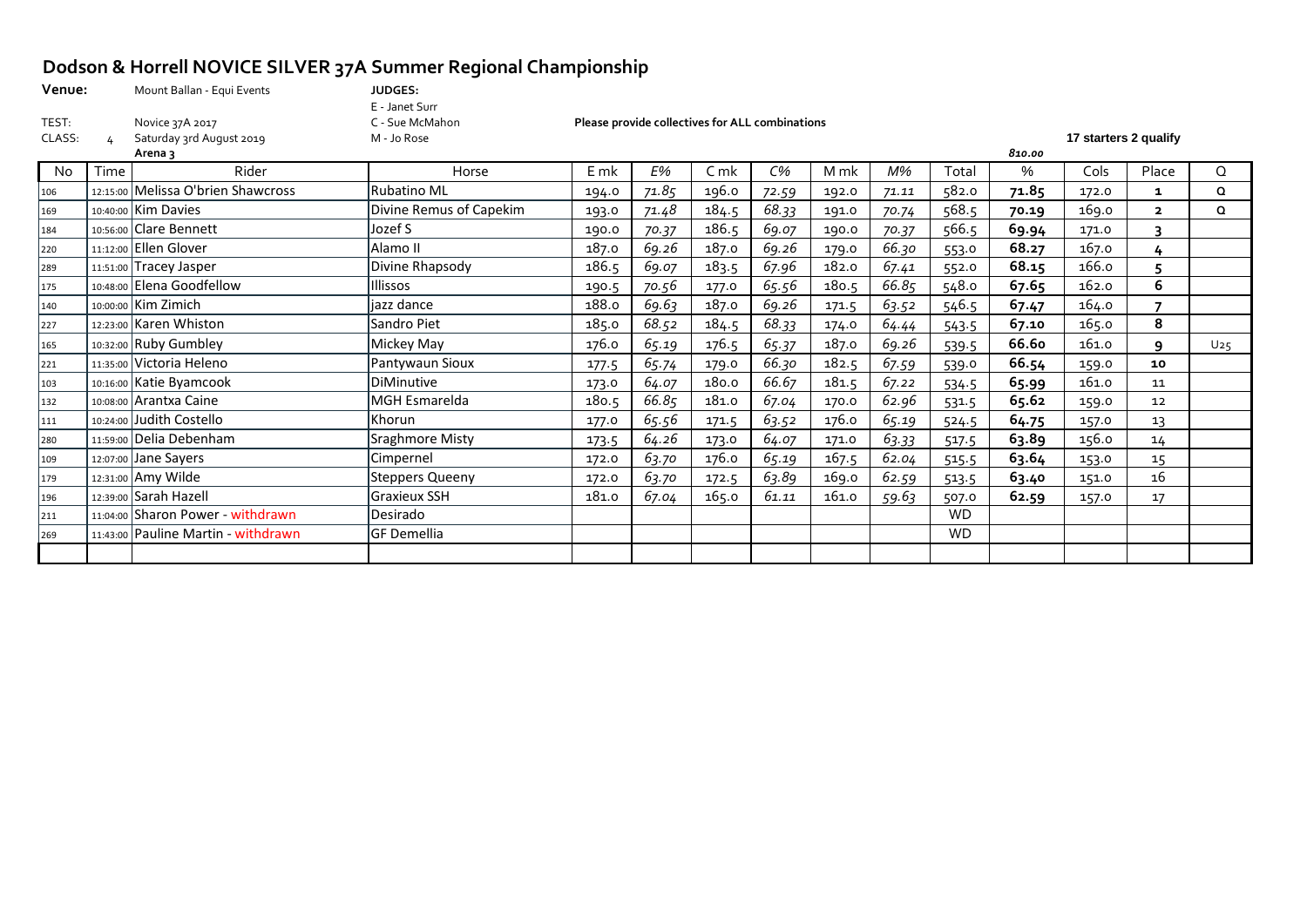# **Dodson & Horrell NOVICE 37A GOLD Summer Regional Championship**

| Venue:          |          | Mount Ballan - Equi Events                           | JUDGES:                                                           |       |                                                 |                |       |       |       |           |        |                       |                |          |
|-----------------|----------|------------------------------------------------------|-------------------------------------------------------------------|-------|-------------------------------------------------|----------------|-------|-------|-------|-----------|--------|-----------------------|----------------|----------|
| TEST:<br>CLASS: |          | Novice 37A 2017<br>Sunday 4th August 2019<br>Arena 3 | E - Heather Ashley<br>C - Andrew Bennie<br>M - Sharon Butterworth |       | Please provide collectives for ALL combinations |                |       |       |       |           | 810.00 | 16 starters 3 qualify |                |          |
| No              | Time     | Rider                                                | Horse                                                             | E mk  | E%                                              | C <sub>m</sub> | C%    | M mk  | M%    | Total     | %      | Cols                  | Place          | $\Omega$ |
| 148             |          | 08:24:00 Lucy Pincus                                 | SHEEPCOTE JUST DAISY                                              | 199.0 | 73.70                                           | 195.0          | 72.22 | 197.5 | 73.15 | 591.5     | 73.02  | 176.0                 | 1              | $\Omega$ |
| 281             |          | 10:55:00 Mark Forrest                                | <b>GF Sezuki</b>                                                  | 186.0 | 68.89                                           | 207.0          | 76.67 | 197.0 | 72.96 | 590.0     | 72.84  | 177.0                 | $\overline{2}$ | $\Omega$ |
| 291             |          | 11:03:00 Sara Squires                                | Denali                                                            | 188.5 | 69.81                                           | 193.0          | 71.48 | 198.0 | 73.33 | 579.5     | 71.54  | 172.0                 | २              | $\Omega$ |
| 178             |          | 08:48:00 Lotte Seal                                  | Fenix                                                             | 184.0 | 68.15                                           | 202.5          | 75.00 | 190.5 | 70.56 | 577.0     | 71.23  | 170.0                 | 4              |          |
| 233             |          | 09:04:00 Sara Squires                                | Laetitius C                                                       | 177.0 | 65.56                                           | 201.0          | 74.44 | 196.5 | 72.78 | 574.5     | 70.93  | 184.0                 |                |          |
| 247             |          | 09:28:00 Katie Bailey                                | DJoe Dimaggio                                                     | 184.0 | 68.15                                           | 186.0          | 68.89 | 200.5 | 74.26 | 570.5     | 70.43  | 171.0                 | 6              |          |
| 263             |          | 09:20:00 Lucy Mills                                  | <b>MSL Saltarello Hit</b>                                         | 182.0 | 67.41                                           | 197.5          | 73.15 | 191.0 | 70.74 | 570.5     | 70.43  | 169.0                 |                |          |
| 203             |          | 10:39:00 Ashley Jenkins                              | SS Aphrodite                                                      | 179.5 | 66.48                                           | 198.0          | 73.33 | 191.5 | 70.93 | 569.0     | 70.25  | 171.0                 | 8              |          |
| 261             |          | 10:15:00 Jade Clark                                  | Jemimah HH                                                        | 179.5 | 66.48                                           | 192.5          | 71.30 | 191.0 | 70.74 | 563.0     | 69.51  | 168.0                 | $\mathbf{q}$   |          |
| 108             |          | 09:51:00 Sarah Clack                                 | Haybrook Welita                                                   | 182.5 | 67.59                                           | 188.0          | 69.63 | 190.5 | 70.56 | 561.0     | 69.26  | 168.0                 | 10             |          |
| 167             |          | 08:40:00 Emma Maisey                                 | <b>Bogelys Corporal</b>                                           | 186.0 | 68.89                                           | 187.0          | 69.26 | 187.5 | 69.44 | 560.5     | 69.20  | 163.0                 | 11             |          |
| 166             | 08:32:00 | Theresa Smyth                                        | <b>CVS Night Fever</b>                                            | 185.5 | 68.70                                           | 183.0          | 67.78 | 190.0 | 70.37 | 558.5     | 68.95  | 166.0                 | 12             |          |
| 157             |          | 10:47:00 Rebecca Drane                               | Danseuse                                                          | 184.5 | 68.33                                           | 194.5          | 72.04 | 178.5 | 66.11 | 557.5     | 68.83  | 168.0                 | 13             |          |
| 185             |          | 10:23:00 Judith Johnson                              | Ice                                                               | 181.0 | 67.04                                           | 189.5          | 70.19 | 185.5 | 68.70 | 556.0     | 68.64  | 166.0                 | 14             |          |
| 224             |          | 08:56:00 Jane Morris                                 | Silverstar Z                                                      | 180.0 | 66.67                                           | 180.0          | 66.67 | 191.5 | 70.93 | 551.5     | 68.09  | 162.0                 | 15             |          |
| 133             |          | 10:31:00 Sarah Fitton                                | isabel star FH                                                    | 185.5 | 68.70                                           | 188.0          | 69.63 | 177.0 | 65.56 | 550.5     | 67.96  | 163.0                 | 16             |          |
| 146             |          | 08:00:00 Dominique Mills - withdrawn                 | Trewithian J2O                                                    |       |                                                 |                |       |       |       | <b>WD</b> |        |                       |                |          |
| 204             | 08:08:00 | Ashley Jenkins withdrawn                             | Jenny Wren                                                        |       |                                                 |                |       |       |       | <b>WD</b> |        |                       |                |          |
| 191             |          | 08:16:00 Levi Hunt                                   | <b>MSJ Finale</b>                                                 |       |                                                 |                |       |       |       | <b>WD</b> |        |                       |                |          |
| 226             |          | 09:12:00 Charlotte Dujardin - Withdrawn              | Alive & Kicking                                                   |       |                                                 |                |       |       |       | <b>WD</b> |        |                       |                |          |
| 254             |          | 09:59:00 Gijs Van Vooren - Withdrawn                 | <b>Hawtins Sandori</b>                                            |       |                                                 |                |       |       |       | <b>WD</b> |        |                       |                |          |
| 253             |          | 10:07:00 Bryony Goodwin - Withdrawn                  | <b>Hawtins Fianello</b>                                           |       |                                                 |                |       |       |       | <b>WD</b> |        |                       |                |          |
|                 |          |                                                      |                                                                   |       |                                                 |                |       |       |       |           |        |                       |                |          |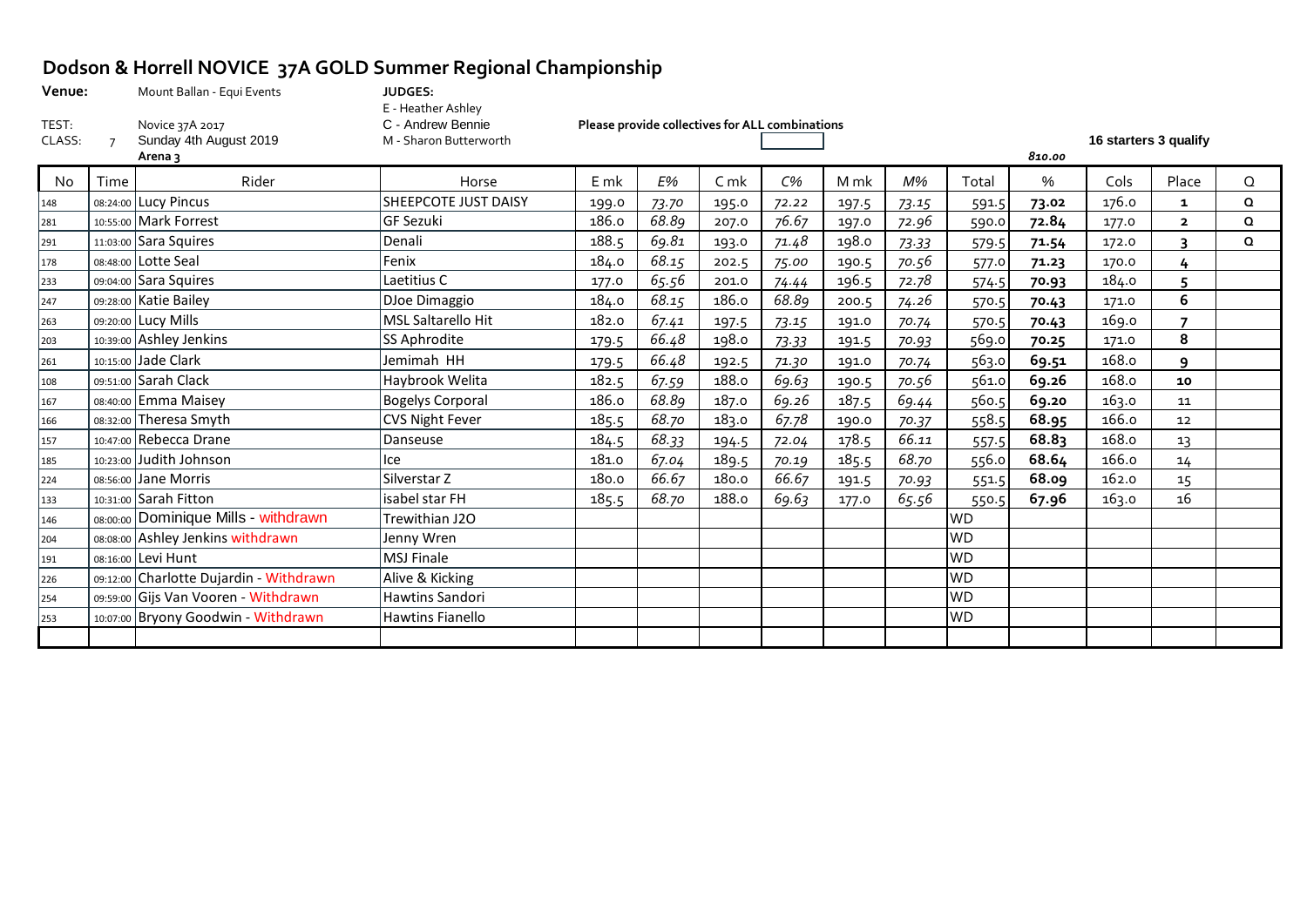## **Childeric Saddles ELEMENTARY 59 SILVER Summer Regional Championship**

| Venue: | Mount Ballan - Equi Events | <b>JUDGES:</b>       |                                                 |             |                          |
|--------|----------------------------|----------------------|-------------------------------------------------|-------------|--------------------------|
|        |                            | E - Jo Rose          |                                                 |             |                          |
| TEST:  | Elementary 59 2010         | C - Sophie Dickinson | Please provide collectives for ALL combinations |             |                          |
| CLASS: | Friday 2nd August 2019     | M- Sue Wood          |                                                 |             | 18 starrters 1 qualifies |
|        |                            |                      |                                                 | $ \sim$ $-$ |                          |

|     |      | Arena 2                           |                             |       |       |                |       |       |       |            | 960.00 |       |                         |   |
|-----|------|-----------------------------------|-----------------------------|-------|-------|----------------|-------|-------|-------|------------|--------|-------|-------------------------|---|
| No. | Time | Rider                             | Horse                       | E mk  | E%    | C <sub>m</sub> | $C\%$ | M mk  | M%    | Total      | %      | Cols  | Place                   | Q |
| 114 |      | 10:38:00 Louise Berry             | <b>Woodcroft Daisy Duke</b> | 232.5 | 72.66 | 218.5          | 68.28 | 229.5 | 71.72 | 680.5      | 70.89  | 172.0 | 1                       | O |
| 214 |      | 13:35:00 Cath Creemer             | <b>Floris</b>               | 222.0 | 69.38 | 229.0          | 71.56 | 221.0 | 69.06 | 672.0      | 70.00  | 172.0 | $\overline{\mathbf{2}}$ |   |
| 112 |      | 11:10:00 Danielle Rhodes          | Jannick                     | 226.0 | 70.63 | 226.5          | 70.78 | 219.0 | 68.44 | 671.5      | 69.95  | 170.0 | 3                       |   |
| 282 |      | 13:43:00 Maisie Hodge             | Garant H                    | 215.0 | 67.19 | 232.0          | 72.50 | 215.5 | 67.34 | 662.5      | 69.01  | 170.0 |                         |   |
| 219 |      | 12:37:00 Nesta Thomas             | Mickey Bricks               | 220.0 | 68.75 | 220.0          | 68.75 | 215.0 | 67.19 | 655.0      | 68.23  | 166.0 |                         |   |
| 104 |      | 11:34:00 Debra Fews               | Fabizio                     | 217.5 | 67.97 | 215.5          | 67.34 | 220.0 | 68.75 | 653.0      | 68.02  | 164.0 | 6                       |   |
| 275 |      | 13:19:00 Tracey Jasper            | Divine Rhapsody             | 215.0 | 67.19 | 222.0          | 69.38 | 216.0 | 67.50 | 653.0      | 68.02  | 163.0 | $\overline{7}$          |   |
| 272 |      | 13:01:00 Hallie Jeavons           | <b>Breitling Jack</b>       | 215.0 | 67.19 | 212.0          | 66.25 | 214.0 | 66.88 | 641.0      | 66.77  | 162.0 | 8                       |   |
| 271 |      | 12:53:00 Suzie Matty              | Gary II                     | 207.5 | 64.84 | 219.0          | 68.44 | 214.0 | 66.88 | 640.5      | 66.72  | 162.0 | 9                       |   |
| 139 |      | 12:21:00 Chloe Cass               | Foxtrott III                | 211.0 | 65.94 | 214.0          | 66.88 | 215.0 | 67.19 | 640.0      | 66.67  | 159.0 | 10                      |   |
| 117 |      | 10:30:00 Zoë Bergman              | Di-Tango                    | 206.0 | 64.38 | 218.5          | 68.28 | 214.0 | 66.88 | 638.5      | 66.51  | 159.0 | 11                      |   |
| 138 |      | 10:54:00 Izzy Sanderson           | <b>Ballinagore Black</b>    | 211.5 | 66.09 | 208.0          | 65.00 | 209.5 | 65.47 | 629.0      | 65.52  | 158.0 | 12                      |   |
| 183 |      | 12:45:00 Jessica Davies           | Happy Tosha                 | 210.0 | 65.63 | 211.0          | 65.94 | 205.5 | 64.22 | 626.5      | 65.26  | 156.0 | 13                      |   |
| 176 |      | 12:05:00 Nicci Fox                | Rhondezvous                 | 202.5 | 63.28 | 204.5          | 63.91 | 214.0 | 66.88 | 621.0      | 64.69  | 156.0 | 14                      |   |
| 118 |      | 10:46:00   Imogen Murray          | Convince Me                 | 195.0 | 60.94 | 208.5          | 65.16 | 216.5 | 67.66 | 620.0      | 64.58  | 159.0 | 15                      |   |
| 210 |      | 12:29:00 Jo Jefferys              | Gaucho                      | 200.5 | 62.66 | 207.5          | 64.84 | 206.0 | 64.38 | 614.0      | 63.96  | 154.0 | 16                      |   |
| 195 |      | 12:13:00 Danielle Davy-moore      | Chetak's Justice            | 192.0 | 60.00 | 198.0          | 61.88 | 205.0 | 64.06 | 595.0      | 61.98  | 151.0 | 17                      |   |
| 147 |      | 11:57:00 Theresa Smyth            | Intruder M                  | 189.0 | 59.06 | 190.5          | 59.53 | 200.5 | 62.66 | 580.0      | 60.42  | 147.0 | 18                      |   |
| 289 |      | 13.51.00 Tom O'bryan withdrawn    | DHI du Rouet                |       |       |                |       |       |       | <b>WD</b>  |        |       |                         |   |
| 193 |      | 11:02:00 Cath Creemer - withdrawn | Woodcroft Sylvester         |       |       |                |       |       |       | <b>WD</b>  |        |       |                         |   |
| 102 |      | 11:18:00 Charlotte Dicker         | Dontellempike               |       |       |                |       |       |       | <b>DNS</b> |        |       |                         |   |
| 110 |      | 11:26:00 Sheena Grierson          | <b>Rewarding Glance</b>     |       |       |                |       |       |       | <b>WD</b>  |        |       |                         |   |
| 279 |      | 13:27:00 Katie Kneen - Pending    | the Last Cavalier           |       |       |                |       |       |       | <b>WD</b>  |        |       |                         |   |
|     |      |                                   |                             |       |       |                |       |       |       |            |        |       |                         |   |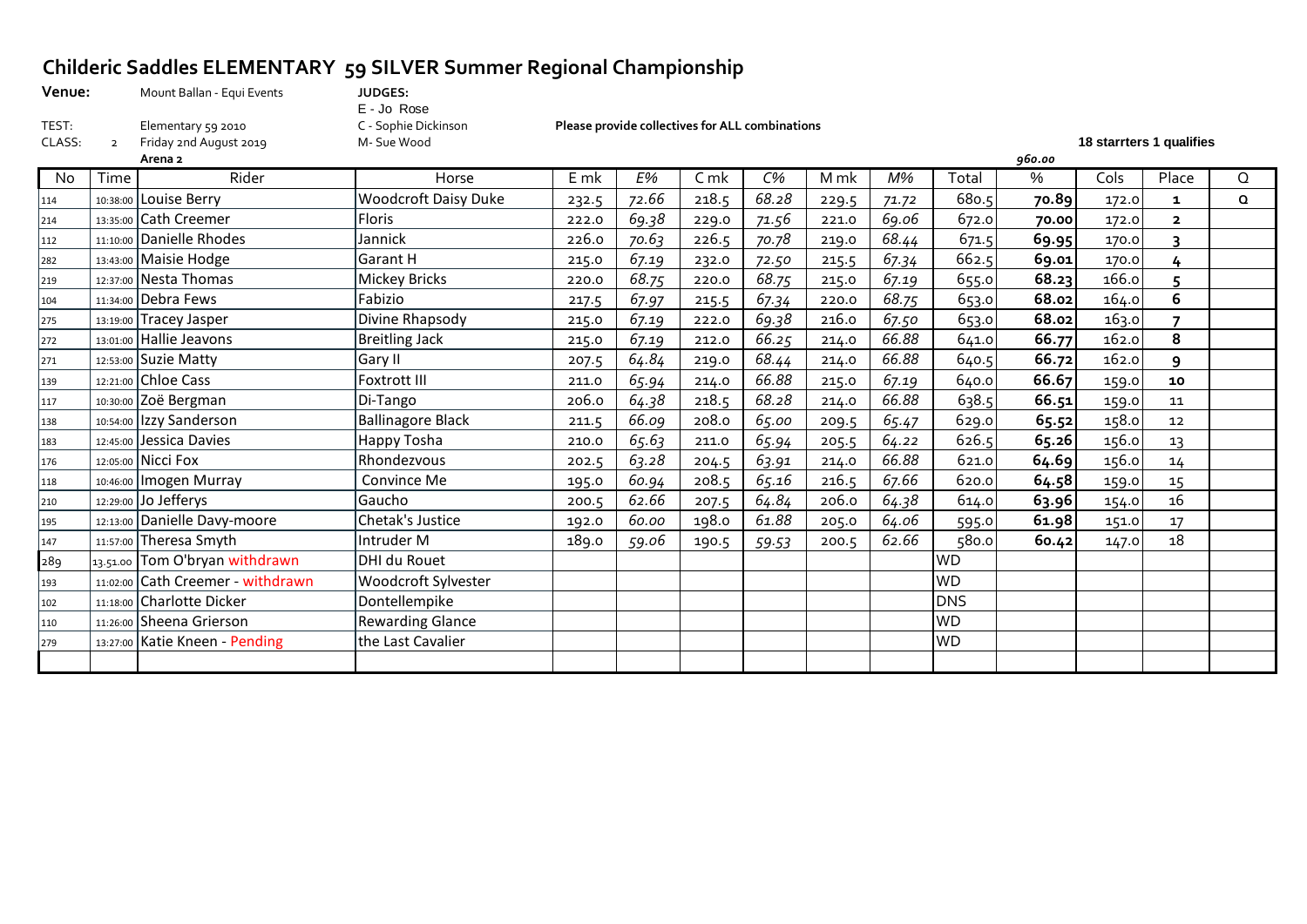### **Childeric Saddles ELEMENTARY GOLD Summer Regional Championship**

| Venue: | Mount Ballan - Equi Events | <b>JUDGES:</b>         |                                                 |        |                       |
|--------|----------------------------|------------------------|-------------------------------------------------|--------|-----------------------|
|        |                            | E - Heather Ashley     |                                                 |        |                       |
| TEST:  | Elementary 59 2010         | C - Frances Turner     | Please provide collectives for ALL combinations |        |                       |
| CLASS: | Friday 2nd August 2019     | M - Sharon Butterworth |                                                 |        | 22 starters 4 qualify |
|        | Arena 1                    |                        |                                                 | 960.00 |                       |

**Arena 1** *960.00* No Time Rider Horse E mk *E%* C mk *C%* M mk *M%* Total % Cols Place Q 13:58:00 Laura Wollen Ivan Carlos 234.0 *73.13* 240.5 *75.16* 248.0 *77.50* 722.5 **75.26** 181.0 **1** Q 11:17:00 Sadie Smith Nutbush 231.0 *72.19* 233.0 *72.81* 236.5 *73.91* 700.5 **72.97** 177.0 **2** Q 12:20:00 Calum Whitworth Calcourt Romancier 232.5 *72.66* 235.5 *73.59* 228.0 *71.25* 696.0 **72.50** 173.0 **3** Q 13:24:00 Rob Barker Hartpury Ultimo Ragazzo 233.0 *72.81* 228.5 *71.41* 221.0 *69.06* 682.5 **71.09** 171.0 **4** Q 11:01:00 Sara Squires Billy Jean D 226.0 *70.63* 228.0 *71.25* 227.5 *71.09* 681.5 **70.99** 172.0 **5** 14:06:00 Melanie Phillips Ruxton Shogun 229.5 *71.72* 230.5 *72.03* 221.0 *69.06* 681.0 **70.94** 168.0 **6** 11:33:00 Sarah Clack Polo's discovery 227.5 *71.09* 220.5 *68.91* 227.0 *70.94* 675.0 **70.31** 167.0 **7** 11:49:00 Lucy Cartwright Frederico 226.0 *70.63* 218.0 *68.13* 229.5 *71.72* 673.5 **70.16** 168.0 **8** 12:12:00 Kate Smith Last love 226.5 *70.78* 221.5 *69.22* 225.0 *70.31* 673.0 **70.10** 168.0 **9** 11:09:00 Lucy Pincus SHEEPCOTE JUST DAISY 227.0 *70.94* 217.5 *67.97* 225.0 *70.31* 669.5 **69.74** 170.0 **10** 11:25:00 Lotte Seal Fenix 222.0 *69.38* 222.5 *69.53* 223.0 *69.69* 667.5 **69.53** 167.0 11 12:36:00 Nicholas Knightly Florance V 224.5 *70.16* 222.5 *69.53* 220.0 *68.75* 667.0 **69.48** 166.0 12 13:00:00 Jayne Turney Shocolat 225.0 *70.31* 221.5 *69.22* 220.5 *68.91* 667.0 **69.48** 166.0 12 12:44:00 Sara Squires Laetitius C 221.0 *69.06* 221.0 *69.06* 224.0 *70.00* 666.0 **69.38** 166.0 14 12:28:00 Nick Lawson Woodlander District Attorney 227.0 *70.94* 218.0 *68.13* 218.0 *68.13* 663.0 **69.06** 164.0 15 12:52:00 Louise Davison SP Street Dancer 219.0 *68.44* 220.0 *68.75* 212.0 *66.25* 651.0 **67.81** 163.0 16 13:16:00 Sarah Clack Haybrook Welita 219.0 *68.44* 214.5 *67.03* 217.5 *67.97* 651.0 **67.81** 163.0 16 10:45:00 Hannah Fenech Well Ted 213.0 *66.56* 209.5 *65.47* 218.5 *68.28* 641.0 **66.77** 158.0 18 11:41:00 Levi Hunt Florin II 206.5 *64.53* 207.0 *64.69* 209.0 *65.31* 622.5 **64.84** 157.0 19 13:50:00 Lucy Mills MSL Saltarello Hit 207.5 *64.84* 202.5 *63.28* 208.5 *65.16* 618.5 **64.43** 154.0 20 13:08:00 Caroline Baker Phenomenon I 207.5 *64.84* 203.5 *63.59* 205.5 *64.22* 616.5 **64.22** 156.0 21 13:42:00 Rebecca Drane Danseuse 206.0 *64.38* 195.0 *60.94* 197.0 *61.56* 598.0 **62.29** 149.0 22 10:53:00 Carsten Sandrock Woodlander St. Louis Blues DNS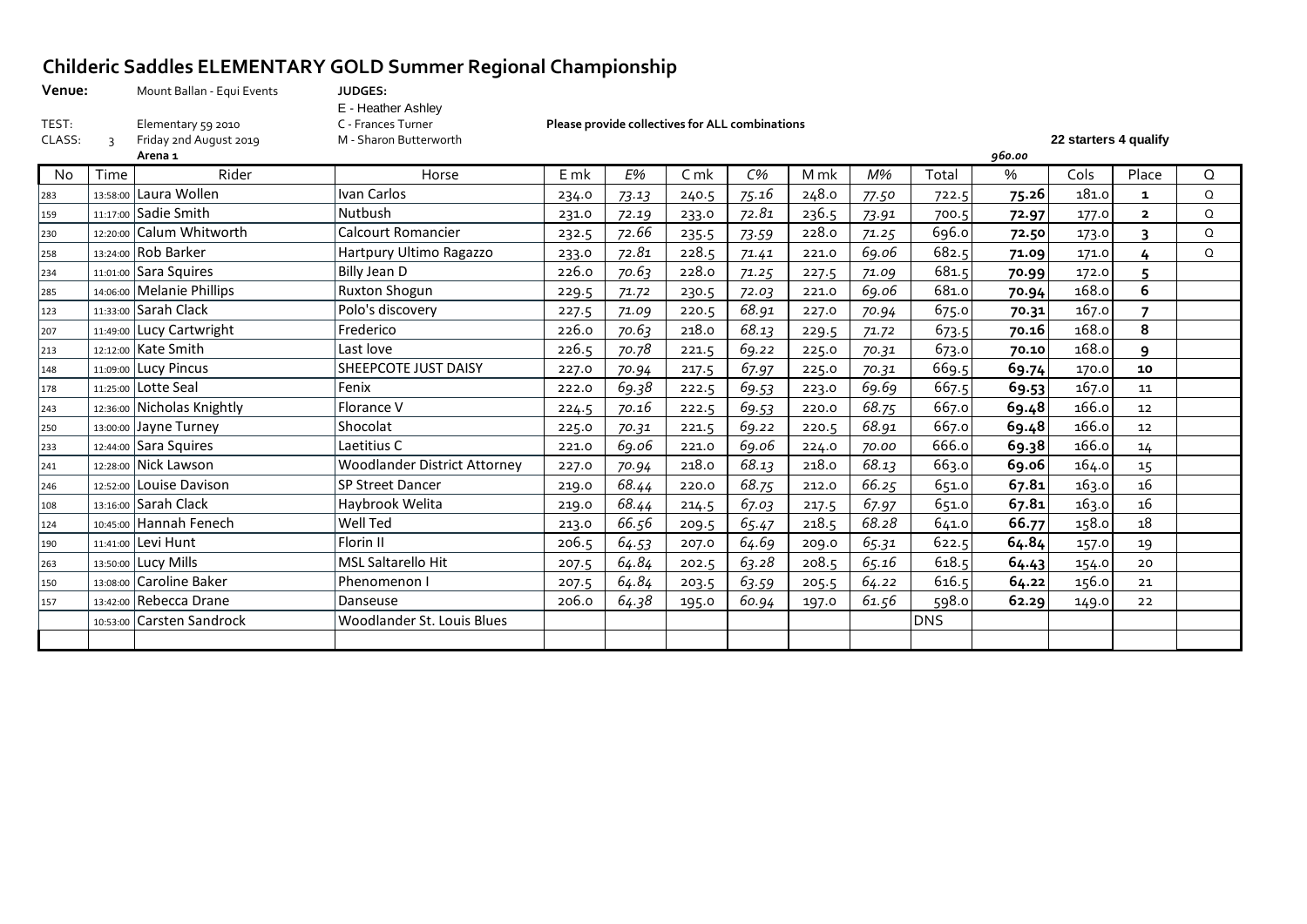## **TopSpec MEDIUM SILVER Summer Regional Championship**

| Venue: | Mount Ballan - Equi Events | <b>JUDGES:</b><br>E - Sue Wood |                                                        |                       |
|--------|----------------------------|--------------------------------|--------------------------------------------------------|-----------------------|
| TEST:  | Medium 75 2002             | C - Judith Harris              | <b>Please provide collectives for ALL combinations</b> |                       |
| CLASS: | Saturday 3rd August 2019   | M - David Hamer                |                                                        | 28 starters 2 qualify |

|           |          | Arena 2                      |                             |       |       |                |       |       |       |            | 1110.00 |       |                          |          |
|-----------|----------|------------------------------|-----------------------------|-------|-------|----------------|-------|-------|-------|------------|---------|-------|--------------------------|----------|
| <b>No</b> | Time     | Rider                        | Horse                       | E mk  | E%    | C <sub>m</sub> | $C\%$ | M mk  | M%    | Total      | %       | Cols  | Place                    | $\Omega$ |
| 158       |          | 12:14:00 Brendan Tegg        | Sunset Boulevard            | 260.0 | 70.27 | 259.5          | 70.14 | 256.5 | 69.32 | 776.0      | 69.91   | 171.0 | $\mathbf{1}$             | $\Omega$ |
| 282       |          | 14:53:00 Maisie Hodge        | Garant H                    | 263.0 | 71.08 | 264.0          | 71.35 | 246.0 | 66.49 | 773.0      | 69.64   | 172.0 | $\mathbf{2}$             | $\Omega$ |
| 113       |          | 11:11:00 Niki Compton        | <b>Roulette MKM</b>         | 254.0 | 68.65 | 257.0          | 69.46 | 253.5 | 68.51 | 764.5      | 68.87   | 168.0 | 3                        |          |
| 104       |          | 10:39:00 Debra Fews          | Fabizio                     | 252.0 | 68.11 | 253.5          | 68.51 | 253.5 | 68.51 | 759.0      | 68.38   | 170.0 | 4                        |          |
| 234       |          | 14:13:00 Sara Squires        | Billy Jean D                | 248.5 | 67.16 | 252.5          | 68.24 | 244.5 | 66.08 | 745.5      | 67.16   | 164.0 | 5                        |          |
| 154       |          | 14:45:00 Elice Willett       | Gerento                     | 253.5 | 68.51 | 249.5          | 67.43 | 241.0 | 65.14 | 744.0      | 67.03   | 164.0 | 6                        |          |
| 120       |          | 11:35:00 Robert Barker       | <b>Woodlander Romance</b>   | 249.0 | 67.30 | 246.0          | 66.49 | 247.0 | 66.76 | 742.0      | 66.85   | 163.0 | $\overline{\phantom{a}}$ |          |
| 123       |          | 10:55:00 Sarah Clack         | Polo's discovery            | 248.5 | 67.16 | 244.5          | 66.08 | 244.5 | 66.08 | 737.5      | 66.44   | 162.0 | 8                        |          |
| 177       |          | 12:46:00 Katy Applin         | Lets Twist                  | 242.0 | 65.41 | 250.5          | 67.70 | 244.5 | 66.08 | 737.0      | 66.40   | 161.0 | 9                        |          |
| 141       |          | 11:58:00 Kim Zimich          | K F Sorpresa                | 245.5 | 66.35 | 251.0          | 67.84 | 240.0 | 64.86 | 736.5      | 66.35   | 162.0 | 10                       |          |
| 180       |          | 13:57:00 Jane Higgins        | Active Lilliana             | 249.5 | 67.43 | 241.5          | 65.27 | 243.0 | 65.68 | 734.0      | 66.13   | 160.0 | 11                       |          |
| 249       |          | 14:21:00 Russell Guire       | Centaur Commadfore          | 242.5 | 65.54 | 248.5          | 67.16 | 242.5 | 65.54 | 733.5      | 66.08   | 160.0 | 12                       |          |
| 126       |          | 10:15:00 Julie Austin        | Magistrate                  | 241.5 | 65.27 | 242.5          | 65.54 | 247.0 | 66.76 | 731.0      | 65.86   | 160.0 | 13                       |          |
| 153       |          | 12:06:00 Helena Charlesworth | Babybel                     | 245.5 | 66.35 | 243.0          | 65.68 | 240.5 | 65.00 | 729.0      | 65.68   | 159.0 | 14                       |          |
| 168       |          | 12:30:00 Melanie Beckmann    | Bandolero                   | 241.0 | 65.14 | 246.0          | 66.49 | 234.5 | 63.38 | 721.5      | 65.00   | 159.0 | 15                       |          |
| 262       |          | 14:37:00 Gemma Moss          | <b>Honoured XL</b>          | 244.0 | 65.95 | 237.5          | 64.19 | 236.0 | 63.78 | 717.5      | 64.64   | 160.0 | 16                       |          |
| 114       |          | 10:31:00 Louise Berry        | Woodcroft Daisy Duke        | 245.0 | 66.22 | 242.5          | 65.54 | 228.0 | 61.62 | 715.5      | 64.46   | 160.0 | 17                       |          |
| 201       | 11:03:00 | Caitlin Clancy               | <b>Browbank Jacob Black</b> | 241.5 | 65.27 | 243.5          | 65.81 | 230.5 | 62.30 | 715.5      | 64.46   | 155.0 | 18                       |          |
| 118       | 11:19:00 | Imogen Murray                | <b>SJL Convince Me</b>      | 242.0 | 65.41 | 233.5          | 63.11 | 239.5 | 64.73 | 715.0      | 64.41   | 157.0 | 19                       |          |
| 197       |          | 13:10:00 Amy Foster          | Pikador                     | 243.0 | 65.68 | 238.0          | 64.32 | 227.0 | 61.35 | 708.0      | 63.78   | 155.0 | 20                       |          |
| 164       |          | 12:22:00 Katrina Hall        | King of the street          | 239.5 | 64.73 | 235.5          | 63.65 | 232.5 | 62.84 | 707.5      | 63.74   | 153.0 | 21                       |          |
| 260       |          | 14:29:00 Caroline David      | Dormilon XV                 | 240.0 | 64.86 | 231.5          | 62.57 | 226.0 | 61.08 | 697.5      | 62.84   | 153.0 | 22                       |          |
| 105       |          | 10:47:00 Ronni-mae Morgan    | <b>DST Carluccio</b>        | 240.0 | 64.86 | 232.0          | 62.70 | 225.0 | 60.81 | 697.0      | 62.79   | 154.0 | 23                       |          |
| 265       |          | 15:01:00 Holly Needham       | Cruz                        | 238.5 | 64.46 | 238.0          | 64.32 | 219.0 | 59.19 | 695.5      | 62.66   | 153.0 | 24                       |          |
| 136       |          | 10:23:00 Gemma Somers        | Glen prossen                | 232.0 | 62.70 | 230.0          | 62.16 | 214.5 | 57.97 | 676.5      | 60.95   | 146.0 | 25                       |          |
| 215       |          | 13:49:00 Sophie Yelloly      | Hysanne                     | 226.0 | 61.08 | 228.5          | 61.76 | 217.0 | 58.65 | 671.5      | 60.50   | 150.0 | 26                       |          |
| 266       |          | 13:18:00 Holly Needham       | <b>Forever Noble</b>        | 222.0 | 60.00 | 228.5          | 61.76 | 209.0 | 56.49 | 659.5      | 59.41   | 147.0 | 27                       |          |
| 151       |          | 13:02:00 Ryan Baker          | Florenz-50                  | 214.5 | 57.97 | 225.5          | 60.95 | 210.0 | 56.76 | 650.0      | 58.56   | 144.0 | 28                       |          |
| 125       |          | $11:27:00$ Claire Davies     | Deliana R                   |       |       |                |       |       |       | <b>WD</b>  |         |       |                          |          |
| 173       |          | 12:38:00 Harriet Gill        | Zalentine                   |       |       |                |       |       |       | <b>WD</b>  |         |       |                          |          |
| 183       |          | 12:54:00 Katie Kneen         | the Last Cavalier           |       |       |                |       |       |       | <b>WD</b>  |         |       |                          |          |
| 218       |          | 14:05:00 Emily Jobling       | CHAPEAU                     |       |       |                |       |       |       | <b>WD</b>  |         |       |                          |          |
| 212       |          | 13:26:00 Sharon Brooks       | Fenomeno CR                 |       |       |                |       |       |       | <b>DNS</b> |         |       |                          |          |
|           |          |                              |                             |       |       |                |       |       |       |            |         |       |                          |          |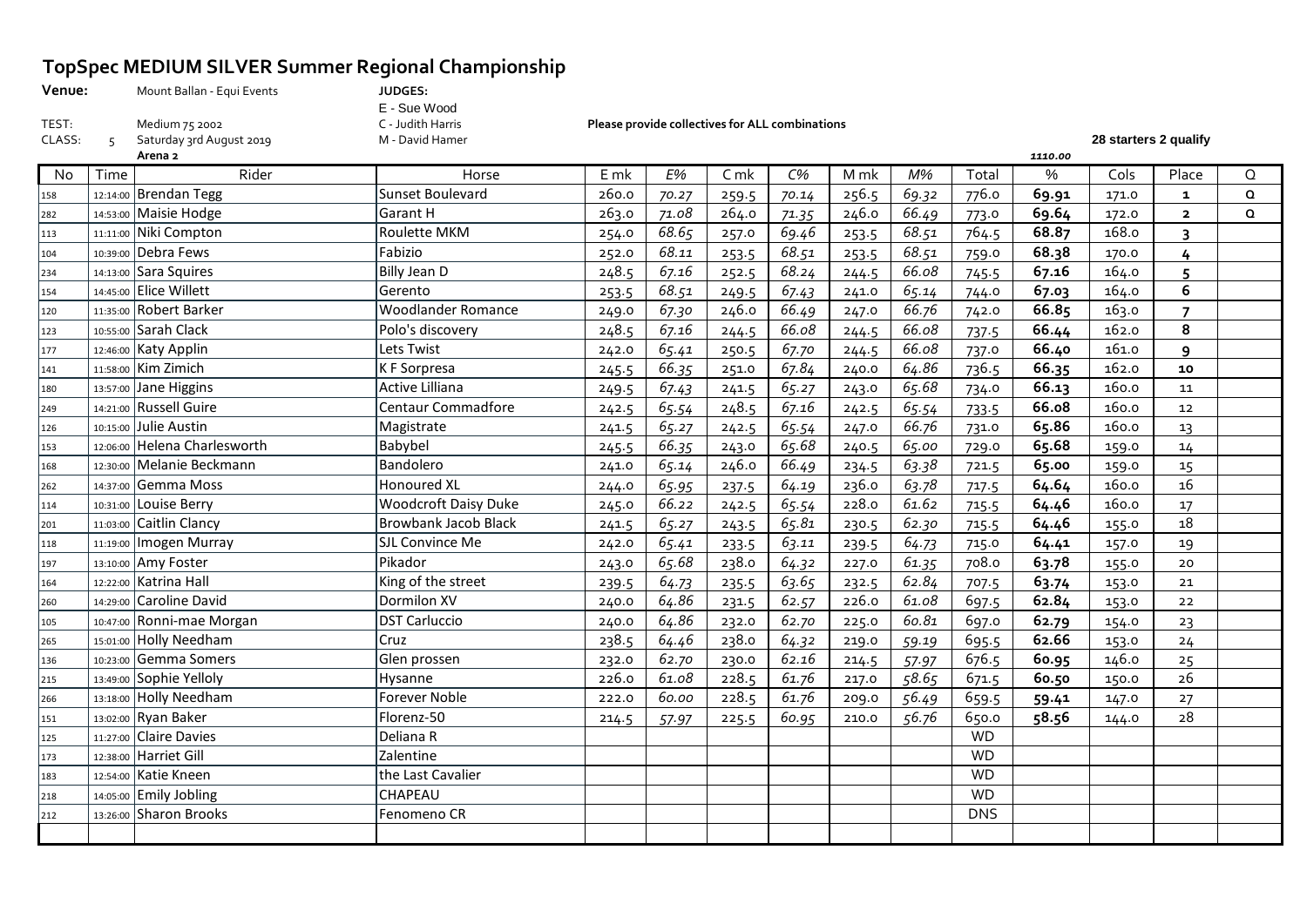# **TopSpec MEDIUM 75 GOLD Summer Regional Championship**<br>Venue: Mount Ballan - Equi Events JUDGES:

| Venue: | Mount Ballan - Equi Events | <b>JUDGES:</b>      |                                                 |                       |
|--------|----------------------------|---------------------|-------------------------------------------------|-----------------------|
|        |                            | E - Richard Baldwin |                                                 |                       |
| TEST:  | Medium 75 2002             | こ - Frances Turner  | Please provide collectives for ALL combinations |                       |
| CLASS: | Saturday 3rd August 2019   | M - Heather Ashley  |                                                 | 17 starters 3 qualify |

**Venue:** Mount Ballan - Equi Events **JUDGES:**  E - Richard Baldwin

|     |      | Arena 1                   |                         |       |       |       |       |       |       |            | 1110.00 |       |                |          |
|-----|------|---------------------------|-------------------------|-------|-------|-------|-------|-------|-------|------------|---------|-------|----------------|----------|
| No  | Time | Rider                     | Horse                   | E mk  | E%    | C mk  | $C\%$ | M mk  | M%    | Total      | %       | Cols  | Place          | Q        |
| 292 |      | 13.17.00 Rob Barker       | Hamlet                  | 265.0 | 71.62 | 264.0 | 71.35 | 266.0 | 71.89 | 795.0      | 71.62   | 173.0 | 1              | $\Omega$ |
| 208 |      | 11:42:00 Daniel Bremner   | Newton Dalliance        | 264.0 | 71.35 | 263.0 | 71.08 | 258.5 | 69.86 | 785.5      | 70.77   | 172.0 | $\overline{2}$ | $\Omega$ |
| 231 |      | 12:13:00 Calum Whitworth  | Henessey T              | 267.5 | 72.30 | 256.5 | 69.32 | 253.5 | 68.51 | 777.5      | 70.05   | 169.0 |                | $\Omega$ |
| 283 |      | 12:53:00 Laura Wollen     | Ivan Carlos             | 266.0 | 71.89 | 255.5 | 69.05 | 253.5 | 68.51 | 775.0      | 69.82   | 167.0 | 4              |          |
| 119 |      | 13:01:00   Imogen Murray  | Email                   | 257.0 | 69.46 | 256.5 | 69.32 | 250.5 | 67.70 | 764.0      | 68.83   | 165.0 | 5              |          |
| 163 |      | 11:10:00 Fiona Travers    | Fuerstenberg            | 238.5 | 64.46 | 251.0 | 67.84 | 258.5 | 69.86 | 748.0      | 67.39   | 163.0 | 6              |          |
| 142 |      | 10:46:00 Tom Goode        | feine schufro           | 247.0 | 66.76 | 248.5 | 67.16 | 250.0 | 67.57 | 745.5      | 67.16   | 164.0 |                |          |
| 286 |      | 13:09:00 Melanie Phillips | <b>Ruxton Showgirl</b>  | 243.5 | 65.81 | 247.5 | 66.89 | 254.5 | 68.78 | 745.5      | 67.16   | 161.0 | 8              |          |
| 187 |      | 11:18:00 Angharad Harries | Gayla VD kempenhoeve    | 242.5 | 65.54 | 252.5 | 68.24 | 248.5 | 67.16 | 743.5      | 66.98   | 163.0 | ٩              |          |
| 285 |      | 10:38:00 Melanie Phillips | <b>Ruxton Shogun</b>    | 248.5 | 67.16 | 247.5 | 66.89 | 247.0 | 66.76 | 743.0      | 66.94   | 161.0 | 10             |          |
| 209 |      | 11:50:00 Lucy Cartwright  | Scirocco                | 249.0 | 67.30 | 248.0 | 67.03 | 237.0 | 64.05 | 734.0      | 66.13   | 161.0 | 11             |          |
| 268 |      | 12:45:00 Kirsty Farren    | Dayrells Summer         | 246.5 | 66.62 | 243.0 | 65.68 | 242.0 | 65.41 | 731.5      | 65.90   | 158.0 | 12             |          |
| 194 |      | $11:26:00$ Elder Klatzko  | Scarlett III            | 241.5 | 65.27 | 245.0 | 66.22 | 244.0 | 65.95 | 730.5      | 65.81   | 159.0 | 13             |          |
| 202 |      | 11:34:00 Dan Greenwood    | Ingres                  | 240.0 | 64.86 | 249.0 | 67.30 | 239.5 | 64.73 | 728.5      | 65.63   | 161.0 | 14             |          |
| 242 |      | 12:21:00 Nick Lawson      | Fandango V              | 247.5 | 66.89 | 239.5 | 64.73 | 236.5 | 63.92 | 723.5      | 65.18   | 160.0 | 15             |          |
| 161 |      | 11:02:00 Colina Pickles   | Findatie Bracken        | 237.5 | 64.19 | 242.5 | 65.54 | 240.5 | 65.00 | 720.5      | 64.91   | 157.0 | 16             |          |
| 135 |      | 10:30:00 Geraldine Ng     | <b>Real Sensation</b>   |       |       |       |       |       |       |            | Elim    |       | E.             |          |
| 160 |      | 10:54:00 Katie Bailey     | Woodlander Wild Child   |       |       |       |       |       |       | <b>DNS</b> |         |       |                |          |
| 246 |      | 12:29:00 Louise Davison   | <b>SP Street Dancer</b> |       |       |       |       |       |       | <b>DNS</b> |         |       |                |          |
| 252 |      | 12:37:00 Bryony Goodwin   | <b>Hawtins Soave</b>    |       |       |       |       |       |       | <b>WD</b>  |         |       |                |          |
|     |      |                           |                         |       |       |       |       |       |       |            |         |       |                |          |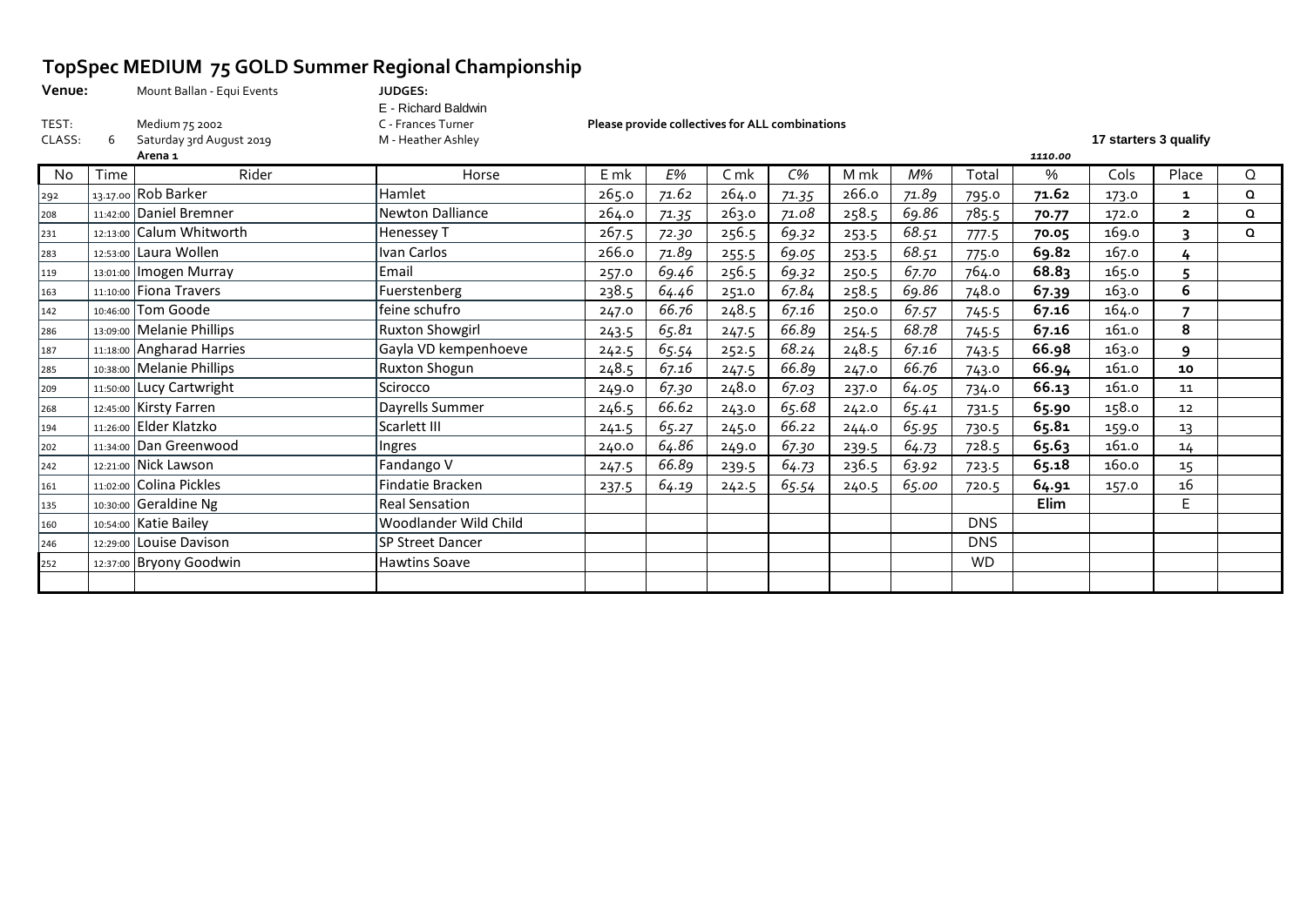## **Equine Construction ADVANCED MEDIUM 98 SILVER Summer Regional Championship**

**Venue:** Mount Ballan - Equi Events **JUDGES:** 

E - Sue Wood<br>C - Sue Oakley and the Classical Sunday 4th August 2019 M - Mary Robley **19 starters 2 qualifyu]** 

TEST: Advanced Medium 98 2002 C - Sue Oakley **Please provide collectives for ALL combinations**

|     |      | Arena 2                          |                            |        |       |                |       |       |       |            | 1140.00 |       |                          |          |
|-----|------|----------------------------------|----------------------------|--------|-------|----------------|-------|-------|-------|------------|---------|-------|--------------------------|----------|
| No. | Time | Rider                            | Horse                      | $E$ mk | E%    | C <sub>m</sub> | $C\%$ | M mk  | $M\%$ | Total      | $\%$    | Cols  | Place                    | Q        |
| 120 |      | 10:26:00 Robert Barker           | <b>Woodlander Romance</b>  | 275.5  | 72.50 | 277.0          | 72.89 | 265.5 | 69.87 | 818.0      | 71.75   | 174.0 | $\mathbf{1}$             | $\Omega$ |
| 223 |      | 11:21:00 Maddy Frewin            | Woodlander Rhthym n Blues  | 270.0  | 71.05 | 259.5          | 68.29 | 279.5 | 73.55 | 809.0      | 70.96   | 171.0 | $\overline{2}$           | $\Omega$ |
| 206 |      | 12:33:00 Taylor Denness          | Amaro O                    | 257.0  | 67.63 | 268.0          | 70.53 | 267.5 | 70.39 | 792.5      | 69.52   | 168.0 | 3                        |          |
| 225 |      | $12:17:00$ Jane Morris           | Quinet du Buisson Z        | 258.0  | 67.89 | 265.0          | 69.74 | 269.0 | 70.79 | 792.0      | 69.47   | 166.0 | 4                        |          |
| 131 |      | 10:02:00 Rebecca Marsden         | <b>El Zorro</b>            | 260.0  | 68.42 | 265.0          | 69.74 | 266.0 | 70.00 | 791.0      | 69.39   | 168.0 | 5                        |          |
| 264 |      | 11:37:00 Charlotte Blain         | Donatella IV               | 256.0  | 67.37 | 262.0          | 68.95 | 258.5 | 68.03 | 776.5      | 68.11   | 167.0 | 6                        |          |
| 122 |      | 09:30:00 Iona Pearson            | Rokket                     | 258.0  | 67.89 | 246.0          | 64.74 | 257.0 | 67.63 | 761.0      | 66.75   | 164.0 | $\overline{\phantom{a}}$ |          |
| 217 |      | 10:58:00 Debbie Stibbe           | <b>Billy Elliot III</b>    | 251.5  | 66.18 | 238.0          | 62.63 | 259.5 | 68.29 | 749.0      | 65.70   | 162.0 | 8                        |          |
| 284 |      | 12:41:00 Pauline Jaggs           | <b>Stuntmann Af Hvarre</b> | 250.5  | 65.92 | 250.5          | 65.92 | 246.0 | 64.74 | 747.0      | 65.53   | 157.0 | 9                        |          |
| 172 |      | 11:53:00 Aimee Parry             | Prototype                  | 248.0  | 65.26 | 245.5          | 64.61 | 253.0 | 66.58 | 746.5      | 65.48   | 157.0 | 10                       |          |
| 276 |      | 12:25:00 Lisa Smith              | San Libertino              | 242.5  | 63.82 | 247.5          | 65.13 | 251.5 | 66.18 | 741.5      | 65.04   | 159.0 | 11                       |          |
| 174 |      | 12:01:00 Helen James             | Hillgrove Rockwell         | 245.5  | 64.61 | 240.0          | 63.16 | 255.0 | 67.11 | 740.5      | 64.96   | 155.0 | 12                       |          |
| 273 |      | 12:09:00 Jessica Davies          | Cascadelle                 | 243.0  | 63.95 | 246.0          | 64.74 | 250.5 | 65.92 | 739.5      | 64.87   | 159.0 | 13                       |          |
| 119 |      | 09:54:00   Imogen Murray         | Email                      | 242.0  | 63.68 | 243.5          | 64.08 | 250.5 | 65.92 | 736.0      | 64.56   | 158.0 | 14                       |          |
| 155 |      | 10:18:00 Shelly Harriss          | Wallstreet IV              | 243.0  | 63.95 | 249.5          | 65.66 | 242.5 | 63.82 | 735.0      | 64.47   | 157.0 | 15                       |          |
| 116 |      | 10:10:00 Lucy Goodman            | Freya V                    | 245.0  | 64.47 | 249.5          | 65.66 | 240.5 | 63.29 | 735.0      | 64.47   | 154.0 | 15                       |          |
| 228 |      | 11:29:00 Beth Miller             | PENSTRUMBLY ABERGWAUN      | 245.5  | 64.61 | 237.0          | 62.37 | 244.5 | 64.34 | 727.0      | 63.77   | 156.0 | 17                       |          |
| 145 |      | 09:46:00 Sharon Woollaston       | Figo das arcas             | 248.5  | 65.39 | 229.0          | 60.26 | 245.0 | 64.47 | 722.5      | 63.38   | 157.0 | 18                       |          |
| 240 |      | 11:45:00 Christina Wiederkehr    | Arcos                      |        |       |                |       |       |       |            | Ret     |       |                          |          |
| 149 |      | 09:38:00 Pauline Jaggs Withdrawn | Scarlata G                 |        |       |                |       |       |       | <b>WD</b>  |         |       |                          |          |
| 170 |      | 10:34:00 Kerry Wright            | Woodcroft Don Henry        |        |       |                |       |       |       | <b>WD</b>  |         |       |                          |          |
| 199 |      | 10:42:00 Lucy Ellis Withdrawn    | Don Generoso               |        |       |                |       |       |       | <b>WD</b>  |         |       |                          |          |
| 216 |      | 10:50:00 Sophie Yelloly          | Whisper H                  |        |       |                |       |       |       | <b>DNS</b> |         |       |                          |          |
| 290 |      | 12:49:00 Joanne Wicks            | Dante X                    |        |       |                |       |       |       | <b>WD</b>  |         |       |                          |          |
|     |      |                                  |                            |        |       |                |       |       |       |            |         |       |                          |          |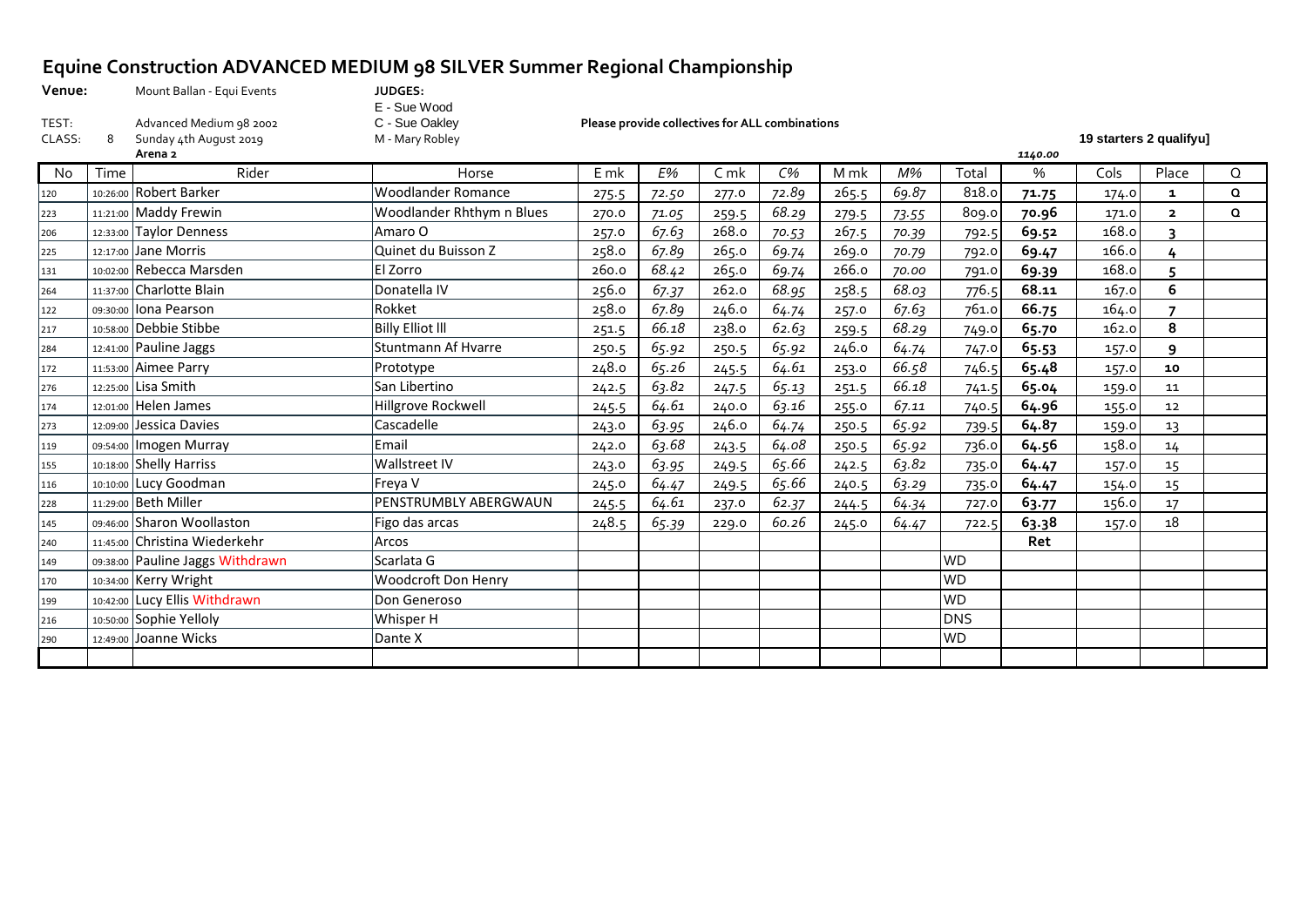# **Equine Construction ADVANCED MEDIUM 98 GOLD Summer Regional Championship**

| Venue:          |      | Mount Ballan - Equi Events                                   | <b>JUDGES:</b>                                               |                                                            |       |       |       |       |       |           |       |                        |              |          |  |  |
|-----------------|------|--------------------------------------------------------------|--------------------------------------------------------------|------------------------------------------------------------|-------|-------|-------|-------|-------|-----------|-------|------------------------|--------------|----------|--|--|
| TEST:<br>CLASS: |      | Advanced Medium 98 2002<br>Sunday 4th August 2019<br>Arena 1 | E - Sue McMahon<br>C - Frances Turner<br>M - Richard Baldwin | Please provide collectives for ALL combinations<br>1140.00 |       |       |       |       |       |           |       | 10 starters 2 Qualifiy |              |          |  |  |
| No.             | Time | Rider                                                        | Horse                                                        | $E$ mk                                                     | E%    | C mk  | $C\%$ | M mk  | M%    | Total     | %     | Cols                   | Place        | Q        |  |  |
| 232             |      | 09:32:00 Calum Whitworth                                     | Fernando                                                     | 281.5                                                      | 74.08 | 277.5 | 73.03 | 281.5 | 74.08 | 840.5     | 73.73 | 181.0                  | 1            | $\Omega$ |  |  |
| 277             |      | 09:48:00 Abigail Lyle                                        | Suspension Giraldo                                           | 261.0                                                      | 68.68 | 287.0 | 75.53 | 275.0 | 72.37 | 823.0     | 72.19 | 177.0                  | $\mathbf{z}$ | Q        |  |  |
| 255             |      | 10.20,00 Jessica Wade                                        | Godin                                                        | 275.5                                                      | 72.50 | 270.5 | 71.18 | 266.5 | 70.13 | 812.5     | 71.27 | 172.0                  |              |          |  |  |
| 192             |      | 10:12:00 Levi Hunt                                           | Frappuccino                                                  | 264.5                                                      | 69.61 | 266.0 | 70.00 | 270.5 | 71.18 | 801.0     | 70.26 | 170.0                  | 4            |          |  |  |
| 186             |      | 09:24:00 Kirsty Imm                                          | Don-Davidoff CL                                              | 268.0                                                      | 70.53 | 256.0 | 67.37 | 269.0 | 70.79 | 793.0     | 69.56 | 169.0                  |              |          |  |  |
| 286             |      | 09:56:00 Melanie Phillips                                    | Ruxton Showgirl                                              | 254.0                                                      | 66.84 | 255.0 | 67.11 | 251.0 | 66.05 | 760.0     | 66.67 | 161.0                  | 6            |          |  |  |
| 238             |      | 10:04:00 Sophie Morgan                                       | Zanthoos Himself                                             | 249.5                                                      | 65.66 | 252.5 | 66.45 | 254.0 | 66.84 | 756.0     | 66.32 | 160.0                  |              |          |  |  |
| 267             |      | 09:40:00 Gemma Moss                                          | Don Dino                                                     | 250.5                                                      | 65.92 | 251.0 | 66.05 | 253.5 | 66.71 | 755.0     | 66.23 | 159.0                  | 8            |          |  |  |
| 129             |      | 09:08:00 Geraldine Ng                                        | <b>Real Sensation</b>                                        | 256.5                                                      | 67.50 | 251.5 | 66.18 | 243.0 | 63.95 | 751.0     | 65.88 | 161.0                  | q            |          |  |  |
| 162             |      | 09:16:00 Colina Pickles                                      | Improvise                                                    | 238.0                                                      | 62.63 | 244.0 | 64.21 | 248.0 | 65.26 | 730.0     | 64.04 | 154.0                  | 10           |          |  |  |
| 135             |      | 09:00:00 Henriette Andersen Withdrawn                        | <b>FIONA AF HOIVANG</b>                                      |                                                            |       |       |       |       |       | <b>WD</b> |       |                        |              |          |  |  |
|                 |      |                                                              |                                                              |                                                            |       |       |       |       |       |           |       |                        |              |          |  |  |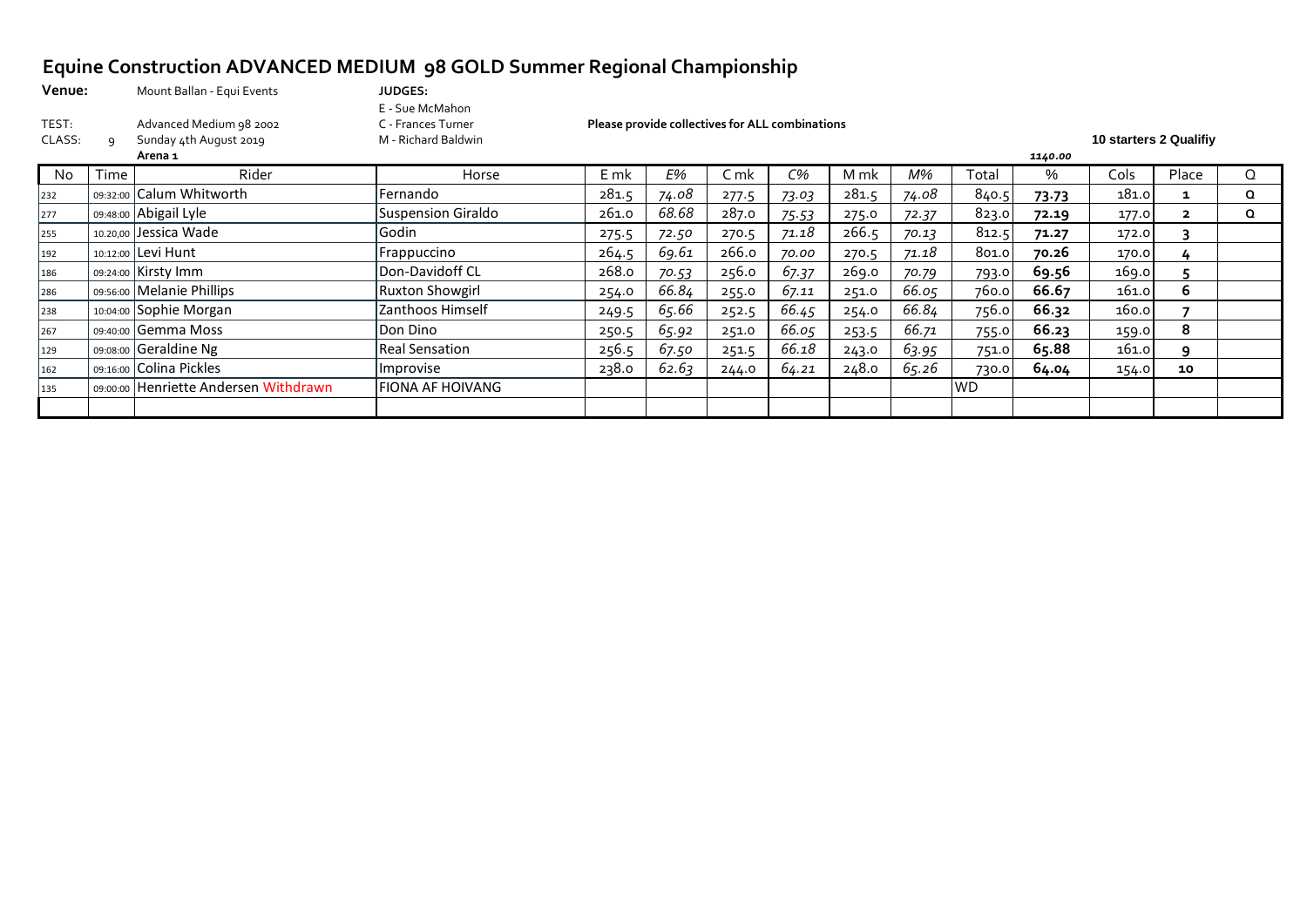# **Fairfax Saddles PRIX ST. GEORGES GOLD Summer Regional Championship**

| venue: |    | Mount Ballan - Equi Events | JUDGES:               |                                                 |                         |
|--------|----|----------------------------|-----------------------|-------------------------------------------------|-------------------------|
|        |    |                            | E - Richard Baldwin   |                                                 |                         |
| TEST:  |    | FEI Prix St Georges 2009   | C - Christian Landolt | Please provide collectives for ALL combinations |                         |
| CLASS: | 10 | Sunday 4th August 2019     | M - Carole Thornton   |                                                 | <b>Winner qualifies</b> |
|        |    |                            |                       |                                                 |                         |

ents **JUDGES:** E - Richard Baldwin<br>C - Christian Landolt

|     | Arena 1 |                                  |                                  |        |           | 1140.00 |       |       |       |            |       |       |                          |   |  |  |  |
|-----|---------|----------------------------------|----------------------------------|--------|-----------|---------|-------|-------|-------|------------|-------|-------|--------------------------|---|--|--|--|
| No. | Time    | Rider                            | Horse                            | $E$ mk | <b>E%</b> | C mk    | $C\%$ | M mk  | M%    | Total      | %     | Cols  | Place                    | Q |  |  |  |
| 248 |         | 13.12.00 Katie Bailey            | Eagle Novelle                    | 283.5  | 74.61     | 277.0   | 72.89 | 275.0 | 72.37 | 835.5      | 73.29 | 136.0 | 1                        | Q |  |  |  |
| 278 |         | 12.56.00 Abigail Lyle            | Farrell                          | 269.0  | 70.79     | 264.5   | 69.61 | 267.0 | 70.26 | 800.5      | 70.22 | 129.5 | $\overline{2}$           |   |  |  |  |
| 222 |         | 13.59.00 Nicola Mahoney          | Dream of joy                     | 255.0  | 67.11     | 258.0   | 67.89 | 267.5 | 70.39 | 780.5      | 68.46 | 125.0 | 3                        |   |  |  |  |
| 257 |         | 14.39.00 Mark Walters            | Iceblue Valentino                | 265.5  | 69.87     | 249.5   | 65.66 | 262.0 | 68.95 | 777.0      | 68.16 | 125.0 |                          |   |  |  |  |
| 225 |         | 14.55.00 Jane Morris             | Quinet du Buisson Z              | 263.0  | 69.21     | 257.0   | 67.63 | 255.0 | 67.11 | 775.0      | 67.98 | 123.0 |                          |   |  |  |  |
| 251 |         | 13.23.00 Jayne Turney            | <b>Cruz 111</b>                  | 252.5  | 66.45     | 259.5   | 68.29 | 260.5 | 68.55 | 772.5      | 67.76 | 126.5 | 6                        |   |  |  |  |
| 255 |         | 14.31.00 Jessica Wade            | Godin                            | 258.0  | 67.89     | 252.0   | 66.32 | 255.0 | 67.11 | 765.0      | 67.11 | 123.5 | $\overline{\phantom{a}}$ |   |  |  |  |
| 192 |         | 12.24.00 Levi Hunt               | Frappuccino                      | 253.0  | 66.58     | 251.0   | 66.05 | 253.5 | 66.71 | 757.5      | 66.45 | 122.0 | 8                        |   |  |  |  |
| 134 |         | 12.40.00 Daniel Bremner          | Dillon II                        | 251.0  | 66.05     | 246.5   | 64.87 | 260.0 | 68.42 | 757.5      | 66.45 | 121.5 | 9                        |   |  |  |  |
| 188 |         | 13.04.00 Olivia Towers           | Mercian Edjena                   | 254.0  | 66.84     | 249.5   | 65.66 | 251.5 | 66.18 | 755.0      | 66.23 | 122.0 | 10                       |   |  |  |  |
| 181 |         | 13.28.00 Kimberley - Alice Seaby | Razzle Dazzle                    | 259.0  | 68.16     | 243.0   | 63.95 | 252.0 | 66.32 | 754.0      | 66.14 | 122.5 | 11                       |   |  |  |  |
| 182 |         | 12.48.00 Andrew Bradley          | <b>Berkeley TH</b>               | 248.5  | 65.39     | 248.0   | 65.26 | 253.5 | 66.71 | 750.0      | 65.79 | 121.0 | 12                       |   |  |  |  |
| 130 |         | 13.20.00 Angus Corrie-deane      | <b>Tiny Tempur</b>               | 258.5  | 68.03     | 239.0   | 62.89 | 245.0 | 64.47 | 742.5      | 65.13 | 118.0 | 13                       |   |  |  |  |
| 128 |         | 12.32.00 Richard Hayward         | <b>Keep Cruising</b>             | 244.5  | 64.34     | 244.0   | 64.21 | 253.5 | 66.71 | 742.0      | 65.09 | 118.5 | 14                       |   |  |  |  |
| 186 |         | 12:00:00 Kirsty Imm              | Don-Davidoff CL                  | 247.5  | 65.13     | 246.0   | 64.74 | 247.5 | 65.13 | 741.0      | 65.00 | 121.5 | 15                       |   |  |  |  |
| 259 |         | 14.47.00 Alice Peternell         | Cynheidre Fawr Creme de la Creme | 247.0  | 65.00     | 245.0   | 64.47 | 248.0 | 65.26 | 740.0      | 64.91 | 119.0 | 16                       |   |  |  |  |
| 171 |         | 12:08:00 Chloe Robson            | Gorklintgards San Barolo         | 245.0  | 64.47     | 240.0   | 63.16 | 244.0 | 64.21 | 729.0      | 63.95 | 119.0 | 17                       |   |  |  |  |
| 205 |         | 13.36.00 Dan Greenwood           | Flore II                         | 244.0  | 64.21     | 237.5   | 62.50 | 237.5 | 62.50 | 719.0      | 63.07 | 113.0 | 18                       |   |  |  |  |
| 244 |         | 14.15.00 Paul Friday             | Hawtins Horatio                  |        |           |         |       |       |       | <b>WD</b>  |       |       |                          |   |  |  |  |
| 236 |         | 14.07.00 Kikka Suomio            | Quellita                         |        |           |         |       |       |       | <b>DNS</b> |       |       |                          |   |  |  |  |
|     |         |                                  |                                  |        |           |         |       |       |       |            |       |       |                          |   |  |  |  |